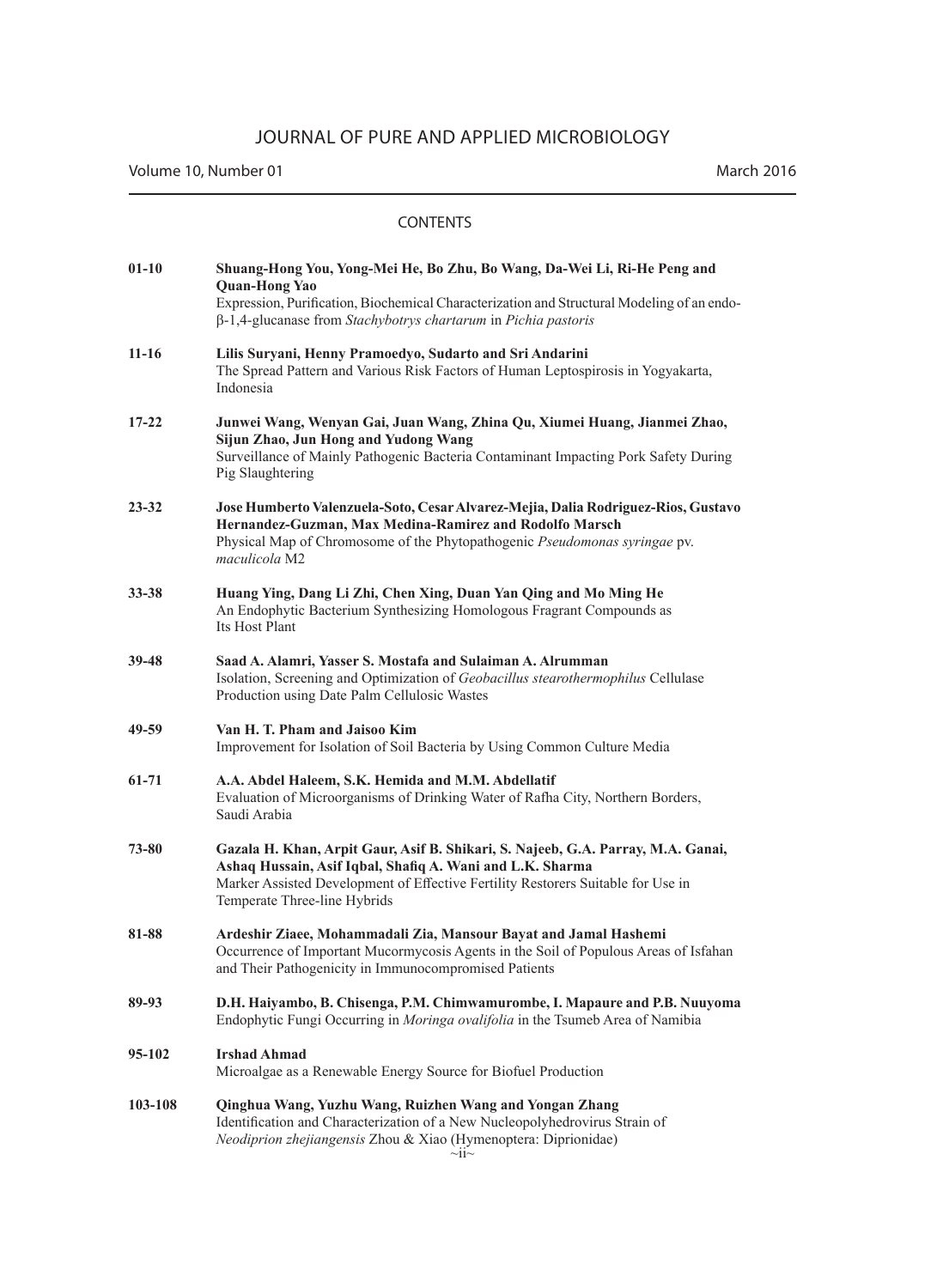| 109-120 | Mohd. Musheer Altaf and Iqbal Ahmad<br>Plant Growth Promoting Activities, Biofilm Formation and Root Colonization by<br>Bacillus sp. Isolated from Rhizospheric Soils                                                                                                                         |
|---------|-----------------------------------------------------------------------------------------------------------------------------------------------------------------------------------------------------------------------------------------------------------------------------------------------|
| 121-128 | Fady F. Abd El-Malek, Amany S. Youssef and Samy A. El-Aassar<br>Novel Medical Properties of Cinnamomum zeylanicum Oil against Pseudomonas aeruginosa                                                                                                                                          |
| 129-137 | Taha A. Tewfike, Hanaa H.A. Gomaa and Entsar A. Nassar<br>A Novel Strategy for Removal of Pathogenic Bacteria for Wastewater Treatment                                                                                                                                                        |
| 139-150 | N.A. Meshram, Syed Ismail and V.D. Patil<br>Long-Term Effect of Organic Manuring and Inorganic Fertilization on Humus Fractionation,<br>Microbial Community and Enzymes Assay in Vertisol                                                                                                     |
| 151-156 | Fatimah, Suharjono, Tri Ardyati, Ni'matuzahroh, Afaf Baktir and Ahmad Thontowi<br>Identification and Characterization of Biosurfactant Producing Bacteria Arthrobacter sp.                                                                                                                    |
| 157-160 | Shreeshail Sonyal, V.B. Nargund, M. Yallappa, V.I. Benagi, K.B. Palanna,<br>Madhu S. Giri, Anil Pappachan, H. Shivalingappa, H.S. Mahesha, Devanshu Dev<br>and M.E. Puneeth<br>Management of Pomegranate Wilt Complex Caused by Ceratocystis fimbriata and<br>Meloidogyne incognita           |
| 161-166 | Kiran Thakur, Vaibhao Kisanrao Lule, Rajni C.S., Narendra Kumar, Surajit Mandal,<br>Santosh Anand, Vandna Kumari and Sudhir Kumar Tomar<br>Riboflavin Producing Probiotic Lactobacilli as a Biotechnological Strategy to Obtain<br>Riboflavin-enriched Fermented Foods                        |
| 167-172 | S.K. Patel, B. Rajeswari, D. Krishnaveni and K. Keshavulu<br>Virus-vector and Host Relationship of Rice Tungro Disease in Promising Rice Genotypes                                                                                                                                            |
| 173-181 | Satish Kumar Rana, Ram kumar Pundir and Amandeep Kaur<br>Bioprospecting Potential of Foliar Endophytic Fungi Associated with Commonly used<br><b>Indian Medicinal Plants</b>                                                                                                                  |
| 183-190 | C.M. Ginoya and N.M. Gohel<br>RAPD based Molecular Diversity Analysis of Different Alternaria alternata (Fr.) Keissler<br>Isolates of Chilli Fruit Rot                                                                                                                                        |
| 191-195 | Shreeshail Sonyal, V.B. Nargund, M. Yallappa, K.B. Palanna, S. Madhu Giri,<br>Anil Pappachan, H. Shivalingappa, H.S. Mahesha, Devanshu Dev and M.E. Puneeth<br>Integrated Management of Ceratocystis fimbriata Causing Wilt in Pomegranate                                                    |
| 197-201 | Shreeshail Sonyal, V.B. Nargund, Anil Pappachan, V.I. Benagi, K.B. Palanna,<br>Madhu S. Giri, H. Shivalingappa, H.S. Mahesha, Devanshu Dev, M.E. Puneeth and<br>M. Yallappa<br>Studies on Interaction Between Ceratocystis fimbriata and Meloidogyne incognita on<br>Pomegranate Wilt Complex |
| 203-207 | A.A. Umale, H.K. Patel, Manoj Kumar, M.V. Kulkarni, J.J. Patel and R.S. Kalasare<br>Effect of Various Dates of Sowing and Irrigation Scheduling Based on IW: CPE Ratios on<br>Growth, Biological Yield and Economics Return on Cress (Lepidium sativum L.)                                    |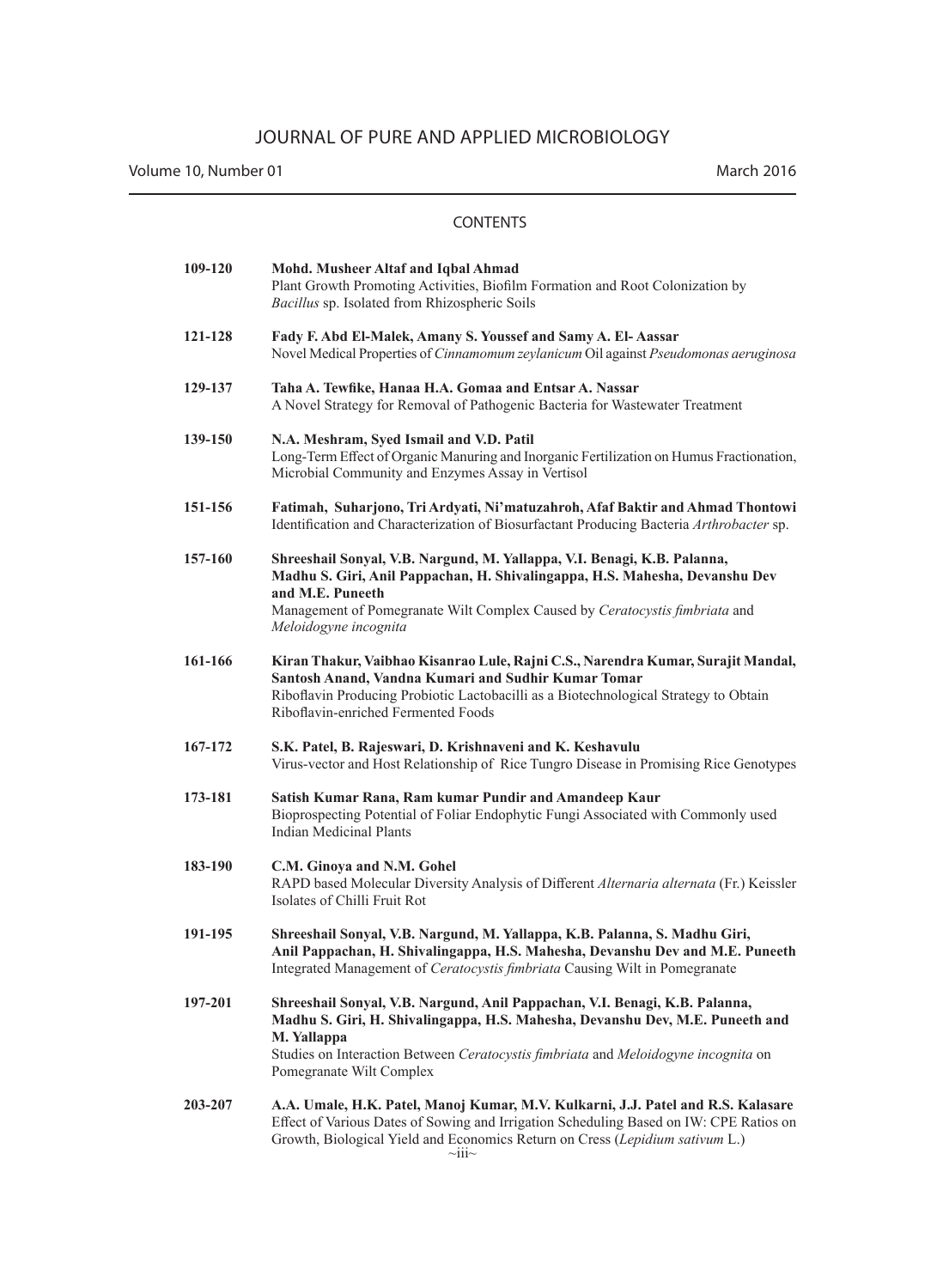Volume 10, Number 01 March 2016

| 209-216 | Vishal Khandelwal, Ashok Kumar Bhatia and Anjana Goel<br>Antimicrobial and Antioxidant Efficacy of Aqueous Extract of A. cadamba Leaves                                                                                                                                                                                                                                                 |
|---------|-----------------------------------------------------------------------------------------------------------------------------------------------------------------------------------------------------------------------------------------------------------------------------------------------------------------------------------------------------------------------------------------|
| 217-222 | D. Singh, R.N. Meena, Y.K. Ghilotia, A.K. Gupta, R. Meena and V.K. Verma<br>Effect of Different Row Ratios on Growth, Yield and Quality of Pearlmillet and Clusterbean<br>Intercropping Under Agri-horti System of Vindyan Region                                                                                                                                                       |
| 223-228 | K. Amutha, K. Anupriya and V. Kokila<br>Studies on Symbiotic Association of Mycorrhiza with Burkholderia multivorans for<br>Sustainable Agriculture                                                                                                                                                                                                                                     |
| 229-241 | Mohammad Mahfuz Ali Khan Shawan, Hafij Al Mahmud, Partha Sarathi Gope,<br>Nahiyan Mohammad Salauddin, Md. Habibur Rahman, Mir Alvee Ahmed,<br>Tanvir Noor Nafiz, Khan Mohammad Imran, Md. Nazibur Rahman and<br><b>S.M. Badier Rahman</b><br>Campylobacter jejuni ATCC 700819: An in silico Approach to Identify and Categorize<br>Probable Drug Targets by Subtractive Genome Analysis |
| 243-251 | Nitin Wahi, Seema Bhadauria and Ashok Kumar Bhatia<br>MALDI-Tof Assisted Rapid Identification Method for Bacterial Strains                                                                                                                                                                                                                                                              |
| 253-257 | Shreeshail Sonyal, V.B. Nargund, M.E. Puneeth, V.I. Benagi, K.B. Palanna,<br>Madhu S. Giri, H. Shivalingappa, H.S. Mahesha, Devanshu Dev,<br>Anil Pappachan and M. Yallappa<br>Survey for Pomegranate Wilt Complex Caused by Ceratocystis fimbriata and<br>Meloigogyne incognita in Northern Karanataka                                                                                 |
| 259-264 | A.A. Abdel Haleem and Fouz M.E. Omar<br>Antiparasitic and Antibacterial Activities of Some Chemical Compounds against<br>Contaminated- Water of Rafha City, Northern Borders, Saudi Arabia                                                                                                                                                                                              |
| 265-269 | Ali Mikaeili and Hakimeh Hashemi<br>The Epidemiological Features of Fungal Infections of the Face in Patients Admitted the<br>Medical Mycology Laboratory of the Special Clinic of Kermanshah University of Medical<br>Sciences, During 1994-2011                                                                                                                                       |
| 271-276 | Farnaz Fariba, Mehdi Moradi and Mohammad Mashhadi<br>Comparing Vitamin D3 Serum Levels in Patients with Acute Cardiac Infarction and<br>Elevated ST Segment with Healthy Patients                                                                                                                                                                                                       |
| 277-290 | Rashed A. Zaghloul, Hamed E. Abou-Aly, Taha A. Tewfike and Noha M. Ashry<br>Isolation and Characterization of Endophytic Bacteria Isolated from Legumes and<br>Non-Legumes Plants in Egypt                                                                                                                                                                                              |
| 291-296 | Alireza Rayegan Shirazi, Gholamhossein Shahraki, Soheila Rezaei and<br><b>Mohammad Fararooie</b><br>A Study on the Microbial and Chemical Quality of Drinking Water in the Rural Areas of                                                                                                                                                                                               |
| the     | Central District of Boyer-Ahmad, Iran                                                                                                                                                                                                                                                                                                                                                   |
| 297-304 | A. Bawadekji, M. Abdelrazek, M.A.U. Mridha and M. Al Ali<br>Importance of Picoa spp. as Desert Truffles Fungi                                                                                                                                                                                                                                                                           |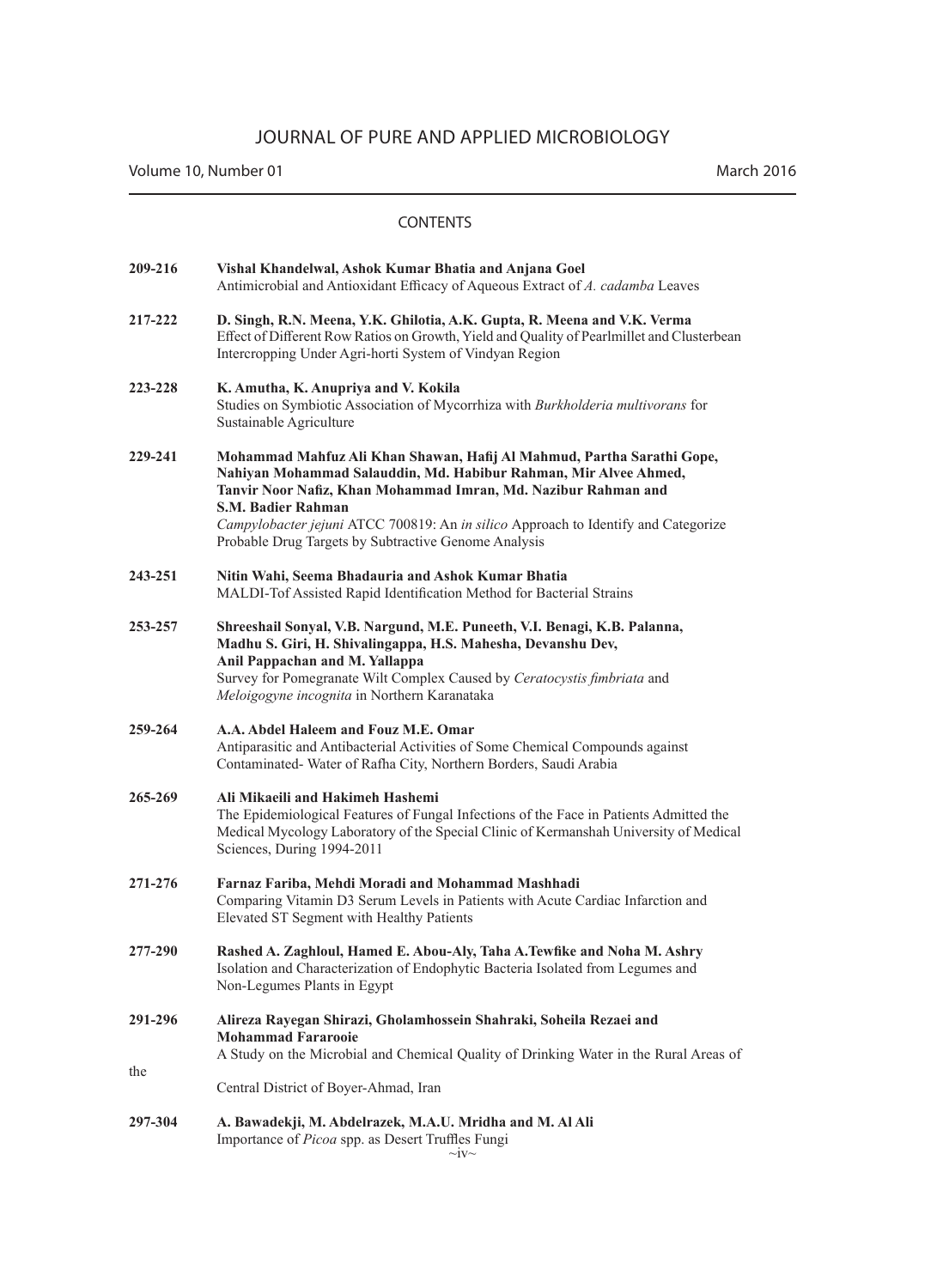| 305-310 | Azin Takalou, Vadood Razavilar and Mohammad Reza Abedini<br>Experimental Study of the Survival and Growth of Pseudomonas aeruginosa in<br>Water Affected by Temperature, Storage Time and Type of Water                                                                                                                                     |
|---------|---------------------------------------------------------------------------------------------------------------------------------------------------------------------------------------------------------------------------------------------------------------------------------------------------------------------------------------------|
| 311-316 | <b>Eman A.H. Mohamed</b><br>Biophysical Removal of Some Toxic Heavy Metals by Aeromonas Strains                                                                                                                                                                                                                                             |
| 317-321 | M. Abdul Kareem and A.S. Byadgi<br>Cloning and Characterization of Coat Protein Gene from CVMV                                                                                                                                                                                                                                              |
| 323-332 | Mahbubeh Setorki, Monir Doudi and Mohammadali Zia<br>Investigating a Number of Iranian Herbal Medicine, In the form of Capsule Regarding the<br>Product Components, Active Ingredients, Pharmacological Effects and<br><b>Antimicrobial Properties</b>                                                                                      |
| 333-337 | <b>Mahboubeh Babaee and Abdol Ghaffar Ebadi</b><br>Study of Intellectual Property Laws in Iranian Pharmacology and Drug Industries                                                                                                                                                                                                          |
| 339-344 | Mahmood Rekabgardan, Mostafa Erfani and Mortazavi Pejman<br>Radiopharmaceutical Evaluation of Gemifloxacin-Technetium <sup>99m</sup> and its<br>Histopathological Effects on Skeletal Muscle of Mice                                                                                                                                        |
| 345-350 | Mohammad Sadegh Hashemzadeh, Atena Nouhi Tabalvandani, Nasim Padasht,<br>Saman Ayoubi, Roya Ramzanian, Mansoreh Hoseinzadeh, Zahra Latifi,<br>Mahdi Tat, Mojtaba Sharti, Maryam Habibpour, Somaye Arshad, Ruhollah Dorostkar<br>Determination of Sero-epidemiological of HTLV-1 and HTLV-2 among Blood Donors in<br>Guilan Province of Iran |
| 351-354 | Neda Sadat Khademestarki and Reza Ranjbar<br>The Phylogenetic Study of Escherichia coli Strains Isolated from Clinical Cases                                                                                                                                                                                                                |
| 355-361 | Morteza Khani, Zinat Mohammadi, Mojtaba Khani, Maryam Behzadi, Sahar<br>Majdi, Yazdan Moradpour and Ghasem Rahimi<br>Improvement of the Performance of Microbial Fuel Cell with Modification of<br>Electrode using Copper Nanoparticles                                                                                                     |
| 363-366 | Sara Pereira, Ines Linhares, Antonio Ferreira Neves and Adelaide Almeida<br>Hepatitis C Infection in the District of Aveiro (Portugal): An Eleven-Year Surveillance<br>Study (2002–2012)                                                                                                                                                    |
| 367-374 | Osama Y. Althunibat, Haitham Qaralleh, Sati Yassin Ahmed Al-Dalin,<br>Muayad Abboud, Khaled Khleifat, Ibrahim S. Majali, Hammad K. H. Aldal'in,<br>Walid A. Rayyan and Ahmad Jaafraa<br>Effect of Thymol and Carvacrol, the Major Components of Thymus capitatus on the<br>Growth of Pseudomonas aeruginosa                                 |
| 375-381 | R. Osoli, E. Vusughi, I. Feyzi, A.R. Khlili and S.S. Hosseini-Asl<br>Investigation of the hTERT Amplification as a Prognostic Marker in Patients Effected with<br>Breast in Ardabil                                                                                                                                                         |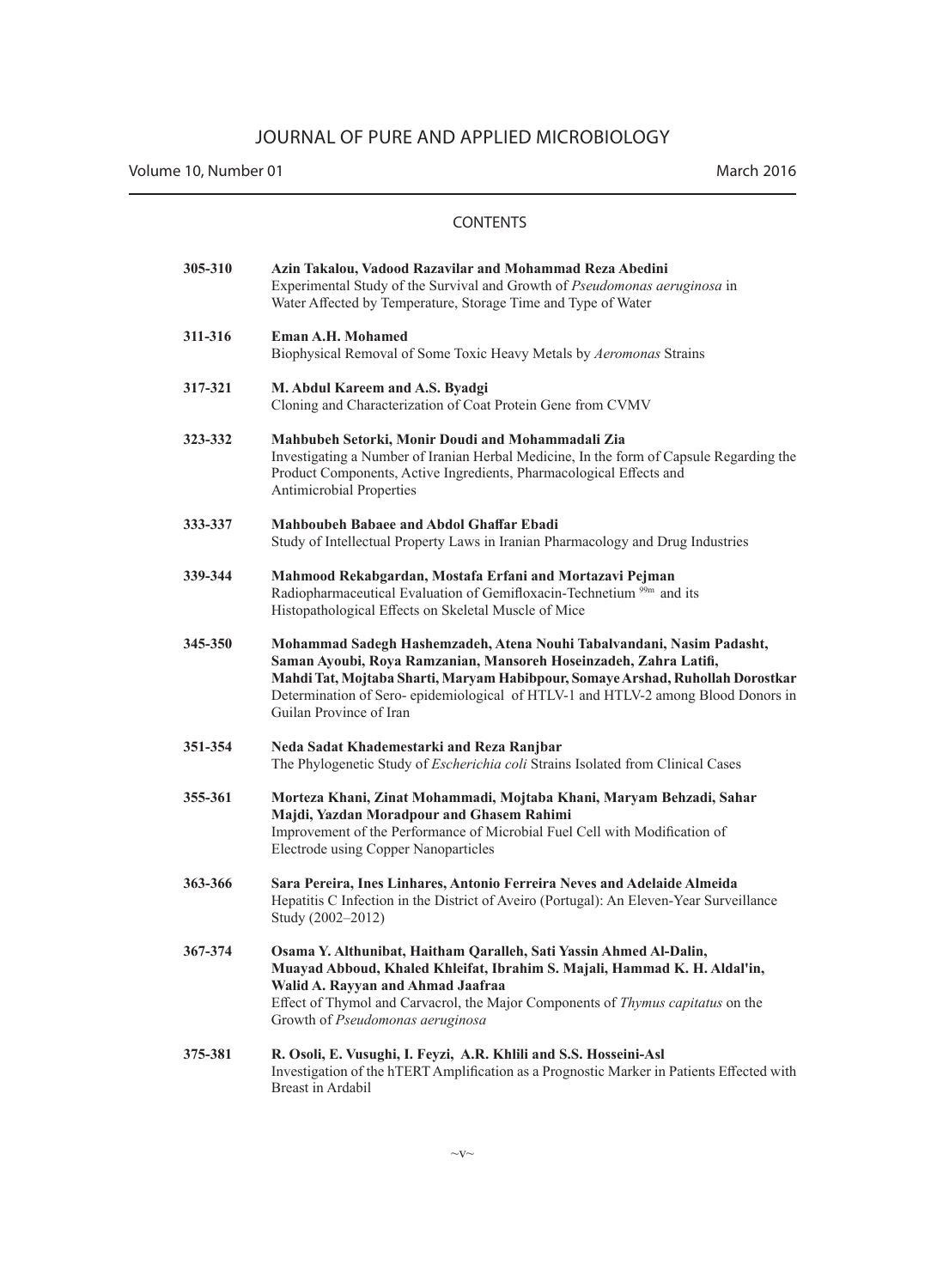| 383-388 | Kianoush Hamidian, Ahmad Naderi, Shahram Lak and Islam Majidi<br>The Effect of Cytokinin and Iron on Biological Nitrogen Fixation in Chickpea Cultivars<br>under Dryland Conditions                                                                                                                    |
|---------|--------------------------------------------------------------------------------------------------------------------------------------------------------------------------------------------------------------------------------------------------------------------------------------------------------|
| 389-393 | Reza Ranjbar, Mehdi Moazzami Goudarzi and Nematollah Jonaidi<br>Prevalence of mecA and femB genes in Mmethicillin-Resistant Staphylococcus aureus<br>Isolated from Iran's military Hospitals                                                                                                           |
| 395-399 | Keshavarz Rouhollah, Mosavari Nader and Maham Masood<br>Potential Application of Patho-TB test for Rapid Laboratory Diagnostic of<br>Bovine Tuberculosis in Suspected Lesion                                                                                                                           |
| 401-406 | N.D. Punit Kumar, C. Karegowda, R. Murali, B.R. Sayiprathap, M. Mahesh,<br>H. Nagaraj, J. Raju, K. Jayalakshmi, K.B. Rudrappa, T.G. Manu, T.H. Kavitha and<br><b>S.B. Mahantesh</b><br>Frog Eye Leaf Spot Disease of FCV Tobacco Caused by Cercospora nicotianae in Southern<br>Districts of Karnataka |
| 407-415 | Ashwani Kumar Thakur, Prafull Kumar, Parvindra Salam, Rakesh Kumar Patel<br>and C.R. Netam<br>Effect of Different Sowing Methods, Nutrient Management and Seed Priming on Growth,<br>Yield Attributing Characters, Yield and Economics of Finger Millet (Eleucine coracana L.)<br>at Bastar Plateau    |
| 417-423 | Amol Balkrushna Gulhane, Ashish Arunrao Deshpande, Sophia Makdoh Gogoi and<br>Piruthivirajkumar Balaguru<br>Isolation and Characterization of Different Fowl Adenovirus Types Associated with Inclusion<br>Body Hepatitis in Broiler Chickens of India                                                 |
| 425-429 | Ashish Jitendranath, Radhika R, L. Bhargavi, Geetha Bhai and Ramani Bai<br>Current Trend of Nonfermenting Gram Negative Bacilli in a Tertiary Care Hospital in<br>Trivandrum                                                                                                                           |
| 431-436 | Anuradha Singh, Mukesh Srivastava, Mohammad Shahid, Sonika Pandey,<br>Shubha Trivedi and Yatindra Kumar<br>Morphological and Molecular Perspective of Trichoderma reesei (Tr (CSAU/7284) Isolated<br>from Rhizospheric Soil                                                                            |
| 437-446 | Syeda Samina Anjum, A. Nagaraja, Gowdra Nagamma, Suresh Patil,<br>Somashekhar Konda and M.V. Channabyre Gowda<br>Molecular Variability of Finger Millet Isolates of Pyricularia grisea from Different Regions<br>of India using SSR Markers                                                            |
| 447-450 | Naveen Kumar, Yashpal Singh Malik, Satish Kumar, Arvind Kumar,<br>Kuldeep Sharma, Subhankar Sircar and Kuldeep Dhama<br>Identification of Immune-dominant Epitopes within Bovine Rotavirus VP6 Protein by<br>Synthetic Peptide Approach                                                                |
| 451-462 | Rajib Deb, Sandip Chakraborty, Gyanendra Sengar and V. Bhanuprakash<br>Pros and Cons of Recombinant DNA Technology in Animal Diseases Diagnosis,<br>Prevention and Control                                                                                                                             |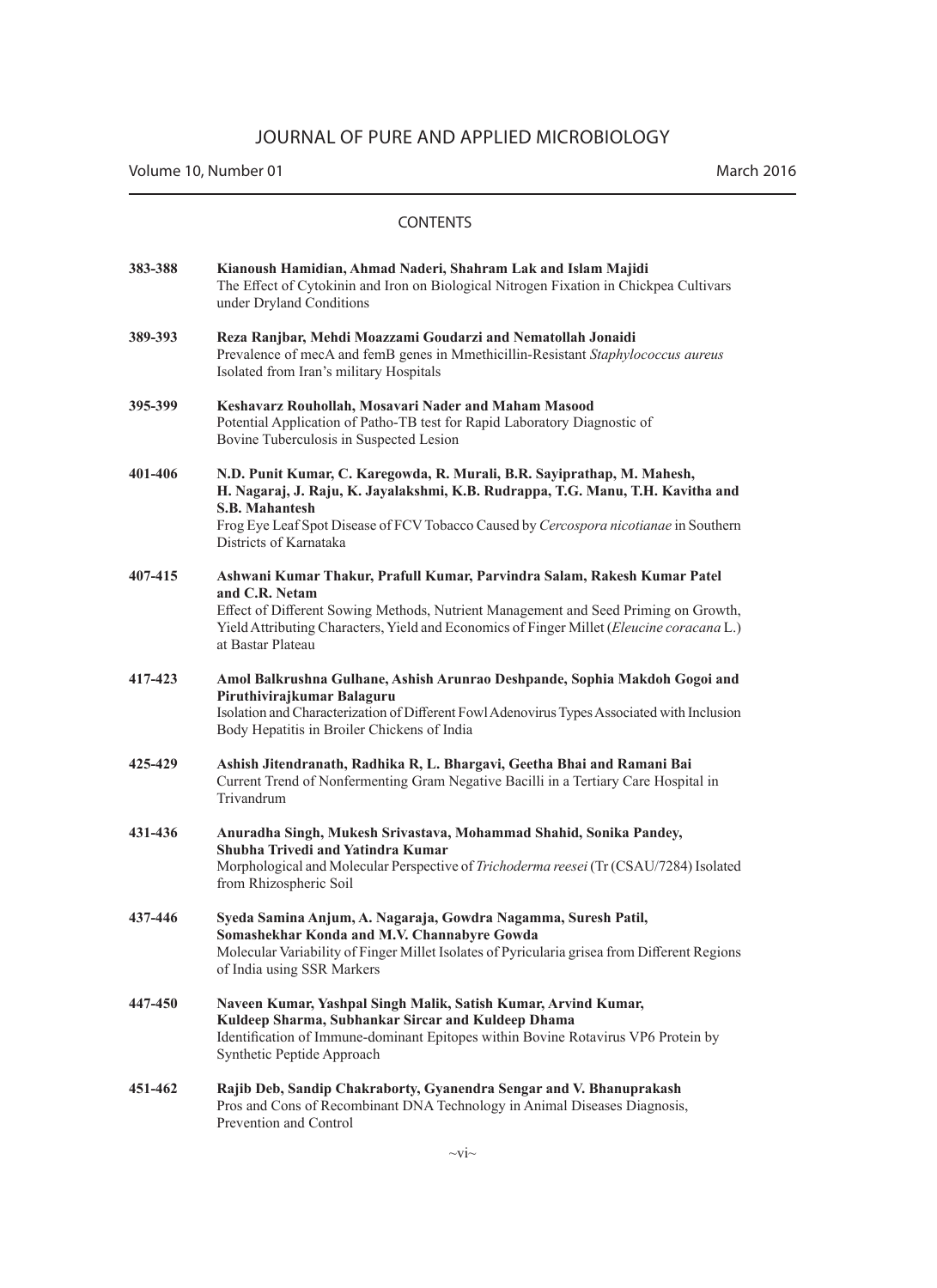Volume 10, Number 01 March 2016

| 463-469 | Manoj Kumawat, Sushma Ahlawat, Neeraj Ahlawat, Pavan Kumar Pesingi,<br>Irungbam Karuna, Prasanta Kumar Mishra and Ankita Gupta<br>The Cloning and Sequencing Analasis of <i>Peptidylprolylcis transisomerases</i> C (ppiC) gene<br>of Salmonella Typhimurium          |
|---------|-----------------------------------------------------------------------------------------------------------------------------------------------------------------------------------------------------------------------------------------------------------------------|
| 471-477 | Suma C. Kammar, Ravindra C. Gundappagol, G.P. Santosh, S. Shubha and M.V. Ravi<br>Isolation, Morphological and Biochemical Characterization of Potassium Solubilizing<br>Bacteria (KSB) Isolated from Northern Part of Karnataka                                      |
| 479-483 | Ekta Kumari, Pravin Kumar Upadhyay, Avijit Sen, Priyankar Raha,<br>Javvadi Padmavathi, Mona Nagargade and Vishal Tyagi<br>Allelopathic Effect of Cocklebur Extract on the Fertility Status of Soil in Transplanted Rice<br>by Controlling Weed                        |
| 485-488 | P.N. Parmar, A.S. Bhanvadia, M.M. Chaudhary and A.P. Patel<br>Effect of Spacing and Levels of Nitrogen on Growth and Seed Yield of Okra<br>(Abelmoschus esculentus L. Moench) During Kharif Season                                                                    |
| 489-495 | Somashekhar Konda, A. Nagaraja, Gowdra Nagamma, P.S. Sangeetha, Suresh Patil,<br>Devanshu Dev and Syeda Samina Anjum<br>In vitro Evaluation of Bio-agents and Fungicides Against Leaf Blast (Pyricularia setariae)<br>in Foxtail Millet [Setaria italica (L.) Beauv.] |
| 497-506 | Vibha D. Thummar and Vimal M. Ramani<br>Recent Application of Lactic Acid Bacteria As Source of Industrially Important Compounds                                                                                                                                      |
| 507-513 | K.D. Sangeetha, S.A. Ashtaputre, G.H. Anil, G.R. Guru Prasad and T.S. Ramya<br>Pathogenic Variability of Alternaria spp. Isolates Causing Leaf Blight of Cotton                                                                                                       |
| 515-522 | A.Y. Makani, P.C. Patel, A.L. Patel, P.B. Dave and M.M. Bhatt<br>Combining Ability Analysis for Fruit Yield and its Component Characters in Brinjal<br>(Solanum melongena L.)                                                                                         |
| 523-528 | S. Renuka and Bonam Ramanujam<br>Fungal Endophytes from Maize (Zea mays L.): Isolation, Identification and Screening against<br>Maize Stem Borer, Chilo partellus (Swinhoe)                                                                                           |
| 529-533 | K.P. Dhananjaya, Geetha G. Shirnalli, G. Bharamappa and Noor Nawaz<br>Isolation and Characterization of Microalgae from Various Water Samples for<br>Bio-diesel Production                                                                                            |
| 535-545 | T. Dhivya Priya, C. Mahendra, Shamprasad Phadnis and Anitha Peter<br>Morphological and Molecular Identification of Aspergillus flavus Isolated from Rice<br>(Oryza sativa L.) Grain Samples in Karnataka and Tamil Nadu in Southern India                             |
| 547-552 | A. Arumugam, M. Saravanan and S. Harini<br>Bioethanol Production and Optimization by Response Surface Methodology from<br>Corn Cobs by Alkali Pretreated                                                                                                              |
| 553-558 | V. Rajalakshmi, G.S. Anandha Mala, Mandava Chatana and D. Saranya<br>Efficient Diagnosis of Leukemia using Neural Networks                                                                                                                                            |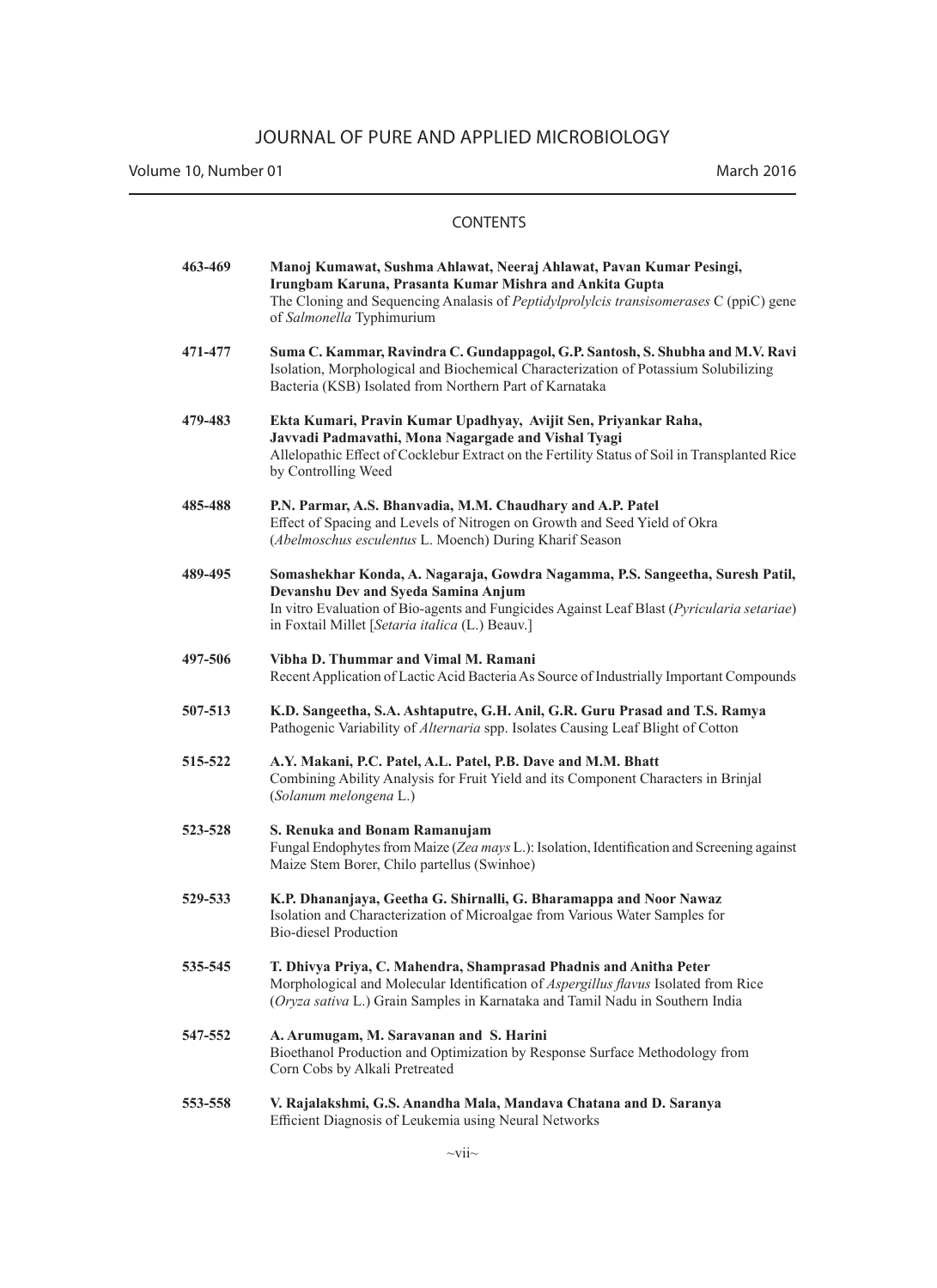Volume 10, Number 01 March 2016

| 559-563 | <b>Hariom Sharan</b><br>Current Bacteriological Status of Chronic Suppurative Otitis Media in Tertiary Care Hospital                                                                                                                                    |
|---------|---------------------------------------------------------------------------------------------------------------------------------------------------------------------------------------------------------------------------------------------------------|
| 565-571 | M. Ashwini, C.J. Sridhar, Saraswathi, C.M. Mamathashree and T.M. Shruthi<br>Influence of Enriched FYM and Fertilizer Levels on Yield and Economics of Aerobic Rice<br>(Orvza sativa L.)                                                                 |
| 573-578 | S. Ganeshkumar and V. Thirunavukkarasu<br>Effect of Herbal Based Cutting Fluids on Machining Forces and Microbial Contagions in<br>Turning of EN 8 Steel                                                                                                |
| 579-584 | S.R. Prabhukarthikeyan and T. Raguchander<br>Antifungal Metabolites of Pseudomonas fluorescens against Pythium aphanidermatum                                                                                                                           |
| 585-591 | A.K. Priya, S. Nagan, M. Nithya, P.M. Priyanka and M. Rajeswari<br>Assessment of Tendu Leaf Refuses for the Heavy Metal Removal from<br><b>Electroplating Effluent</b>                                                                                  |
| 593-598 | Bibhuti Bhusan Pal, Sangita Badaik, Gourabamani Swalsingh, Hemant Kumar<br>Khuntia, Priyanka Sahoo and Sashi Bhusan Pal<br>In vitro Vibriocidal Efficacy of Monofloral Honey Against Different Sero groups of<br>Vibrio cholerae                        |
| 599-603 | S Raghu, V.I. Benagi and V.B. Nargund<br>Cultural, Morphological and Pathogenic Variability among the Isolates of Fusarium solani<br>causing Wilt Disease of Chilli (Capsicum annuum L.)                                                                |
| 605-612 | Neelam Geat, Devendra Singh, Harbinder Singh and S.K. Khirbat<br>Effect of Non-conventional Chemicals and Synthetic Fungicide on Biochemical<br>Characteristics of Chilli Against Fruit Rot Pathogen Colletotrichum capsici                             |
| 613-616 | Prakash Kumar Sarangi, Gopal Krishna Sahu, Pratap Keshari Pattanaik and<br>Ng. Joykumar Singh<br>Comparative Analysis of $\alpha$ -Amylase Activities of Different Bacillus species Isolated from<br>Various Compost Materials and Process Optimization |
| 617-623 | Rakesh Kumar, Neerja Agrawal, Rohit Rana, Sonam Singh Chandel and<br><b>Ashish Dwivedi</b><br>Evaluation of Toxicity of Botanical and Microbial Insecticides to Egg Parasitoid<br>Trichogramma chilonis (Hymenoptera: Trichogrammatidae)                |
| 625-630 | Sanjay Pratap Singh, Kothandapani Sundar and Prathapkumar H. Shetty<br>Aflatoxin B1 Binding by Microflora Isolated from Fermented Foods                                                                                                                 |
| 631-634 | N.C. Ananya, Gururaj, H.C. Swathi and M. Vijayendra<br>Effect of Cocoon Parameters of Silkworm as Influenced by Different Spacing in<br>Mulberry Morus alba. L                                                                                          |
| 635-638 | Yashoda R. Hegde, S. Ravichandran and Rajalaxmi Keshgond<br>Bioefficasy of New Molecules Against Fungal Foliar Diseases of Groundnut                                                                                                                    |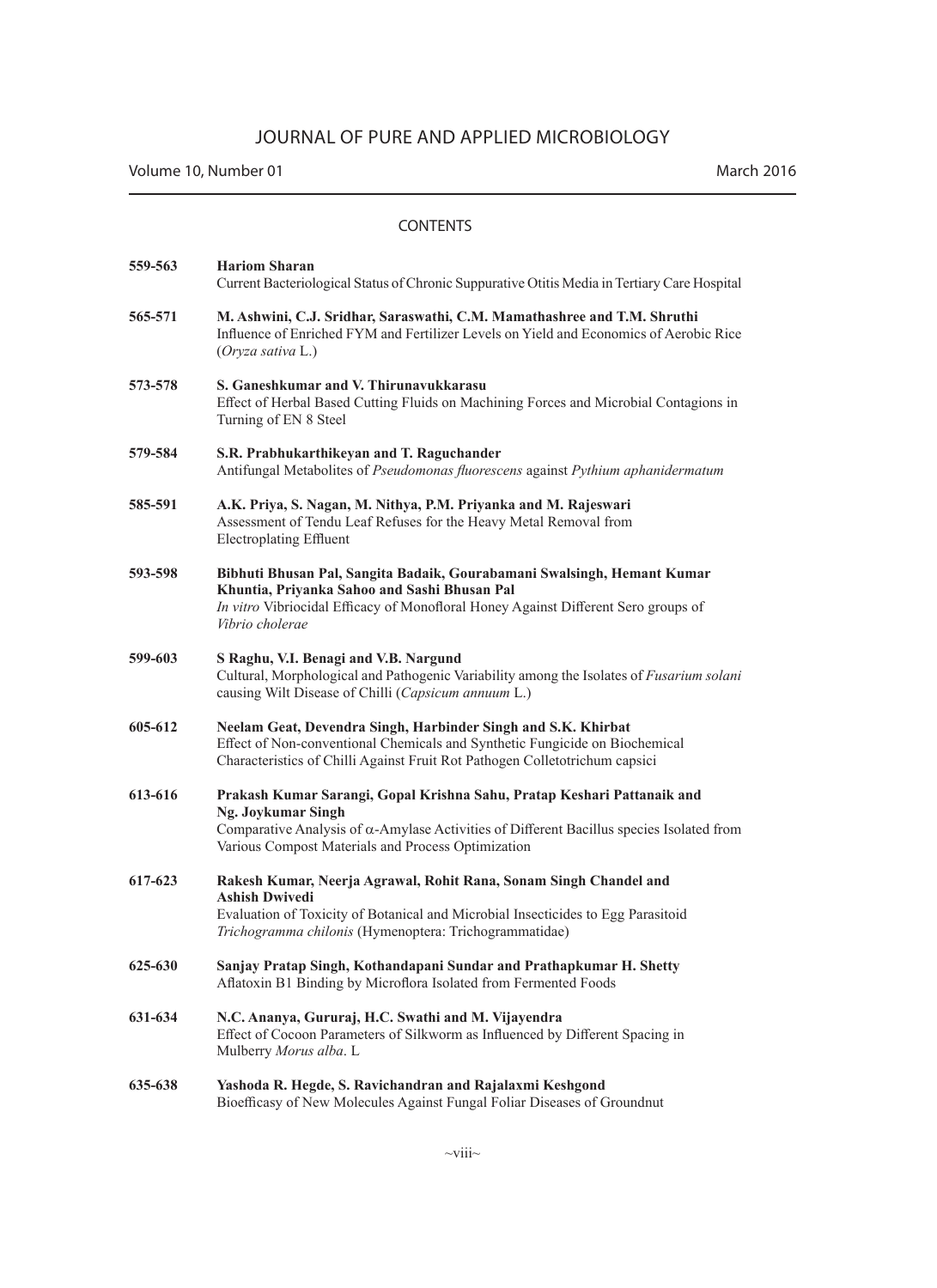Volume 10, Number 01 March 2016

| 639-642 | Gururaj, Ramakrishna Naika and Shreeshail Sonyal<br>Evaluation of Selected Castor Cultivars for their Suitability to Eri Chawki Silkworm Rearing<br>and its Susequent Performance                                                                                                                                        |
|---------|--------------------------------------------------------------------------------------------------------------------------------------------------------------------------------------------------------------------------------------------------------------------------------------------------------------------------|
| 643-647 | Atul Kumar, Ishwar Singh Solanki, Jameel Akhtar and Vishal Gupta<br>Efficacy of Pseudomonas flourescens and Combination Fungicide as Seed Treatment and<br>Foliar Spray for Management of Brown Spot of Paddy                                                                                                            |
| 649-655 | Seema A. Belorkar, A.K. Gupta and Vibhuti Rai<br>Enhancement of Extracellular fructosyltransferase Production by Aspergillus stallus<br>Through Batch Fermentation                                                                                                                                                       |
| 657-662 | Sejal K. Parmar, R.A. Patel and H.K. Patel<br>Role of Irrigation and Nitrogen Levels on Yield, Nutrient Content, Uptake and Economics<br>of French Bean (Phaseolus vulgaris L.) Under Middle Gujarat Condition                                                                                                           |
| 663-670 | Sayeeda K. Bhatti, Jagdeep Verma, Jaspreet K. Sembi and Ajay Kumar<br>Mycobiont Mediated In vitro Seed Germination of an Endangered 'Fox-tail' Orchid,<br><i>Rhynchostylis retusa</i> (L.) Blume                                                                                                                         |
| 671-675 | Anupam Maharshi, N.K. Yadav, J. Beniwal and Priyanka Swami<br>Screening of Germplasms against Cotton Leaf Curl Disease under Natural<br>Epiphytotic Environment                                                                                                                                                          |
| 677-683 | Ramasamy Madhumathi and Manickam Velan<br>Isolation, Screening and Selection of Efficient Polyhydroxybutyrate (PHB)<br>Synthesizing Bacteria                                                                                                                                                                             |
| 685-689 | Arvind Kumar, S.S. Tomar, V.K. Verma and Abhinav Kumar<br>Integration of Various Chemical Herbicide on Weed Management and Yield of Kharif<br>Maize (Zea mays L.)                                                                                                                                                        |
| 691-696 | Kinjal A. Chaudhari and N.M. Gohel<br>Management of Anthracnose Disease of Mungbean Through New Fungicidal Formulations                                                                                                                                                                                                  |
| 697-700 | N.C. Ananya, Gururaj, H.C. Swathi and M. Vijayendra<br>Effect of Rearing Performance of Silkworm as Influenced by Different Spacing in<br>Mulberry, Morus alba. L.                                                                                                                                                       |
| 701-711 | Prachi Gupta and Saurabh Kulshrestha<br>Characterization of a Bioactive Compound from Tinospora cardifolia Having Activity<br>Against Wide Range of Bacteria and Fungi                                                                                                                                                   |
| 713-723 | Mohammad Shahid, Mukesh Srivastava, Sonika Pandey, Vipul Kumar,<br>Anuradha Singh, Shubha Trivedi and Y.K. Srivastava<br>Specific RT-PCR Assays for the Detection of Trichoderma harzianum (Th azad) in<br>Rhizopsperic Soil Sample of Uttar Pradesh India                                                               |
| 725-740 | Ashish Dwivedi, Adesh Singh, R.K. Naresh, Manoj Kumar, Vineet Kumar,<br>Priyanka Bankoti, Dinesh Kumar Sharma, Thaneshwar, Anoop Singh & O. Singh<br>Towards Sustainable Intensification of Maize (Zea mays L.) + Legume Intercropping Systems;<br>Experiences; Challenges and Opportunities in India; A Critical Review |